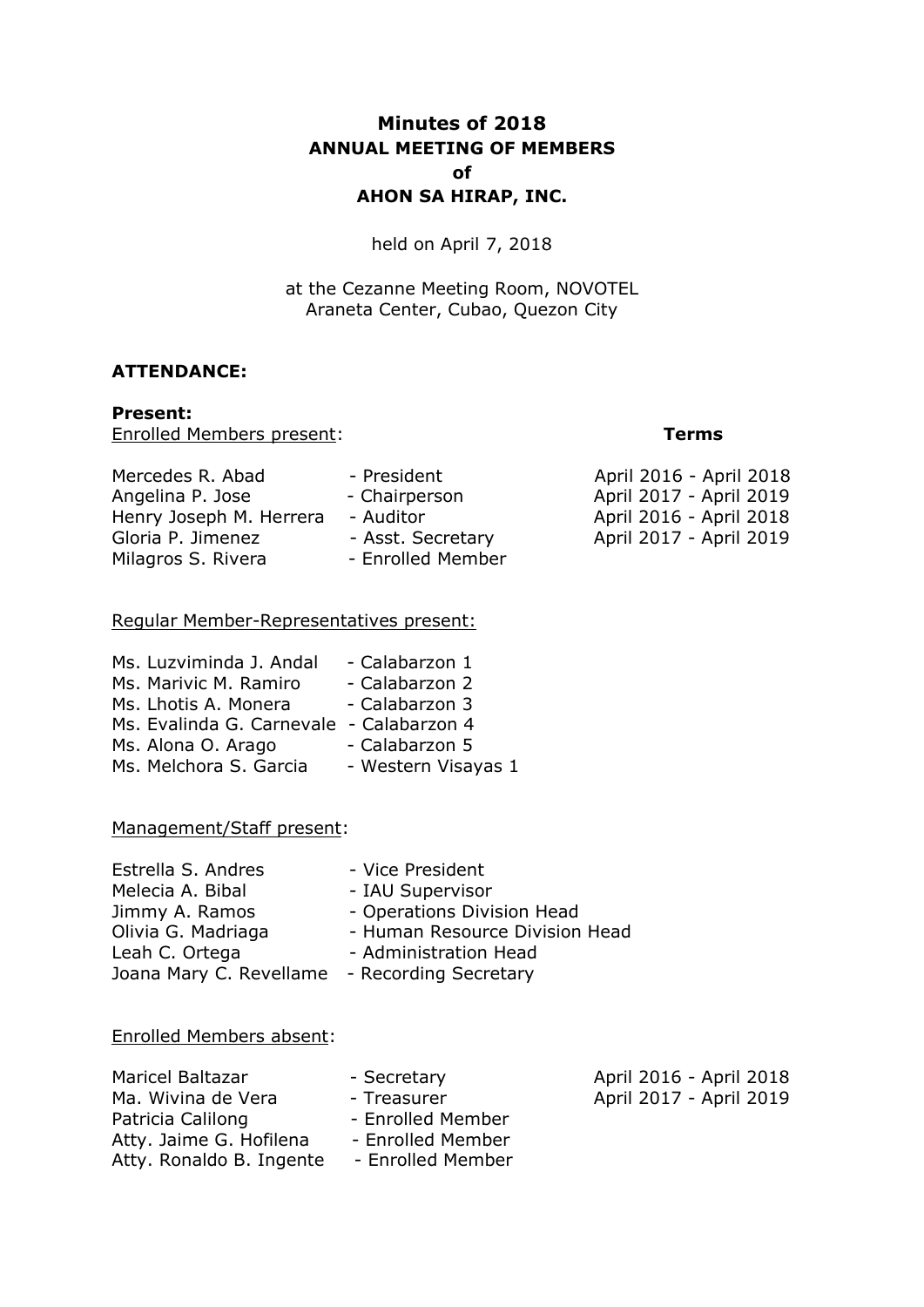Regular Member-Representatives absent:

Donnabel M. Iguiron - Western Visayas 2

1. The song "At the Cross" by Hillsong served as the Opening Prayer.

## **Call to Order**

2. The meeting commenced at 9:20 am. The President, Ms. Mercedes Abad, presided over the meeting.

## **Proof of Notice of the Meeting and declaration of quorum**

3. Notice of Meeting was sent via email last March 13, 2018. A roll call by the Chairman, Ms. Angelina Jose, confirmed the presence of a quorum for the meeting, there being present, 5 of 10 Enrolled Members, 6 of 7 Regular Member-Representatives.

Invited to the meeting were 6 ASHI Management/Staff.

#### **Review and Approval of the previous Annual Meeting minutes dated April 22, 2017**

4. The members went over the minutes of the previous Annual Meeting on April 22, 2017 (copies of which were among the meeting materials earlier distributed to the members). Upon motion of Mr. Herrera and seconded en masse, the minutes was approved.

## **Business Arising from the Previous Minutes**

5. No business matters were raised from the previous minutes.

# **The President's Report**

6. Prior to the President's presentation, the President requested for the approval of the Final 2017 Audited Financial Statements prepared by Villaruz Villaruz and Company, External Auditor for 2017 which was initially presented during the EXECOM meeting of March 27, 2018 from 4-6pm. Upon motion of Mr. Herrera, seconded en masse, the Final 2017 Audited Financial Statements was approved by the body. The board then signed the resolution authorizing Ms. Abad to approve and issue the 2017 Audited Financial Statement and be the authorized signatory thereon for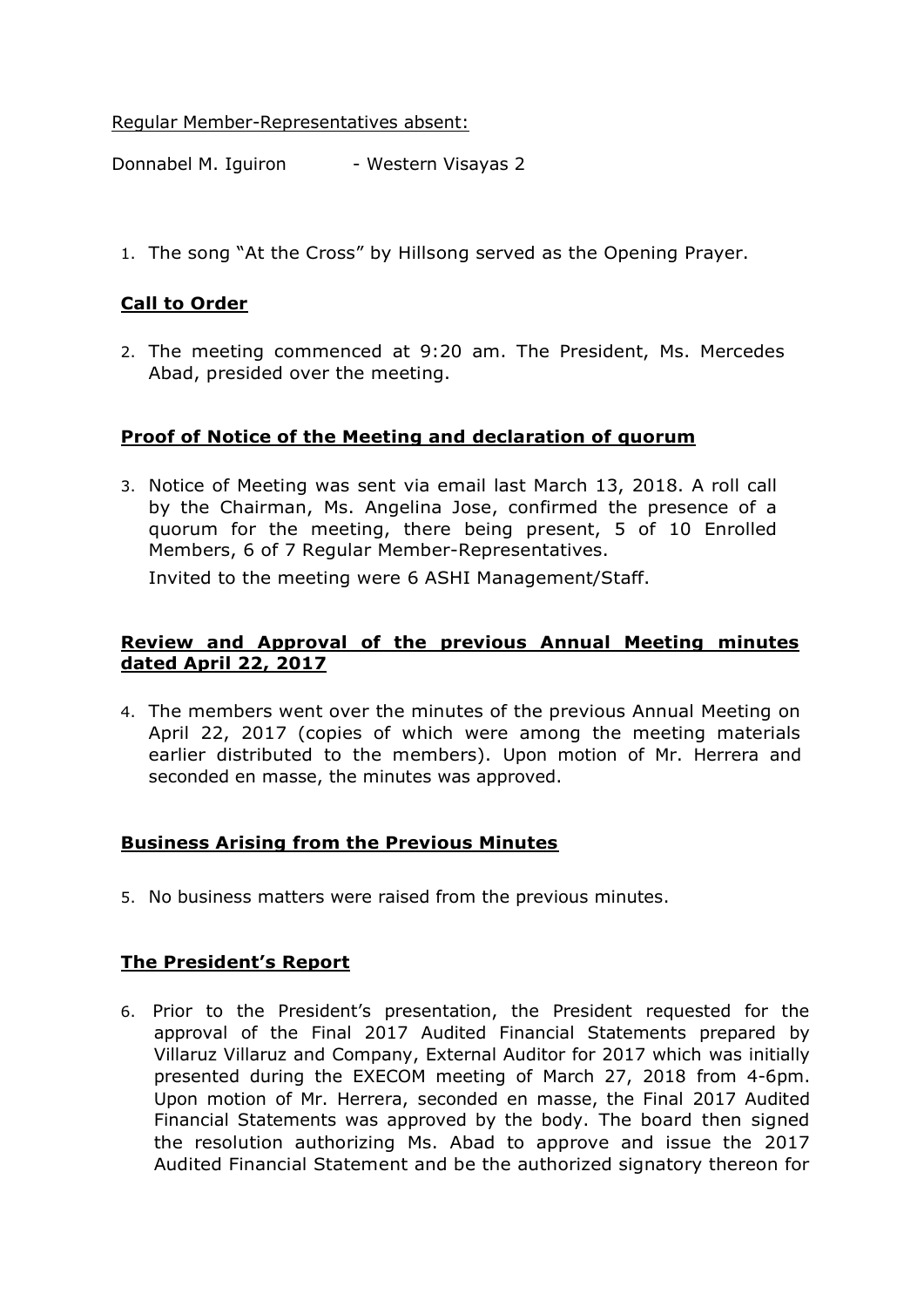and in behalf of ASHI (A Non-stock, Non-profit Organization) for the year ended December 31, 2017. Resolved further, Ms. Abad was authorized to sign the 2017 Annual Income Tax Return (BIR Form no. 1702 MX) in behalf of ASHI (A Non-stock, Non-profit Organization).

7. The ASHI Performance Report for 2017 was then delivered by Ms. Abad. She rendered her report which included the following points, among others:

## **ASHI Outreach and Coverage:**

- In 2017, ASHI opened 3 new areas, and 10 new branches in Calabarzon and Western Visayas.
- Membership count has reached 61,282 as of Dec 31, 2017, representing a 35% increase over 2016. This, however, is only 52% of intended 2017 target.
- In 2017, active membership increased significantly (81% to 91%), bringing down the proportion of inactive members (9%) to the acceptable standard, which is 10%.
- ASHI started improving center fill up rate in 2016 so that the Development Officer (DO) will focus on one center meeting per day only, thus reducing staff load and travel. Consequently, this will allow more time for the DO to connect with the members, and reduce transportation costs. Calabarzon 5 has achieved the highest average center fill-up rate of 35 per center, although this is still 15 away from the average of 50 members per center.
- Centers are performing better in 2017. Very good centers have risen from 806 to 993, good centers from 555 to 600. There are, however, 324 centers which need improvement.

## **Member's Quality of Life:**

- PPI rate in 2016 clearly show the ascent of members as they stay longer in ASHI. In 2017 we adopted a new PPI form as suggested by the PPI masters. The trajectory of the 2017 PPI is less pronounced than that of 2016. We need to consult the PPI masters on this and do more research.
- Of 48,169 members surveyed, loans were utilized for trading and retail (73%), service (4%), manufacturing (5%), enterprise (2%) and agriculture (16%). The poorest were households engaged in agriculture 90% of whom are likely to be earning below \$5/day prompting ASHI to intensify and develop programs that will boost the living condition of members in the agricultural sector.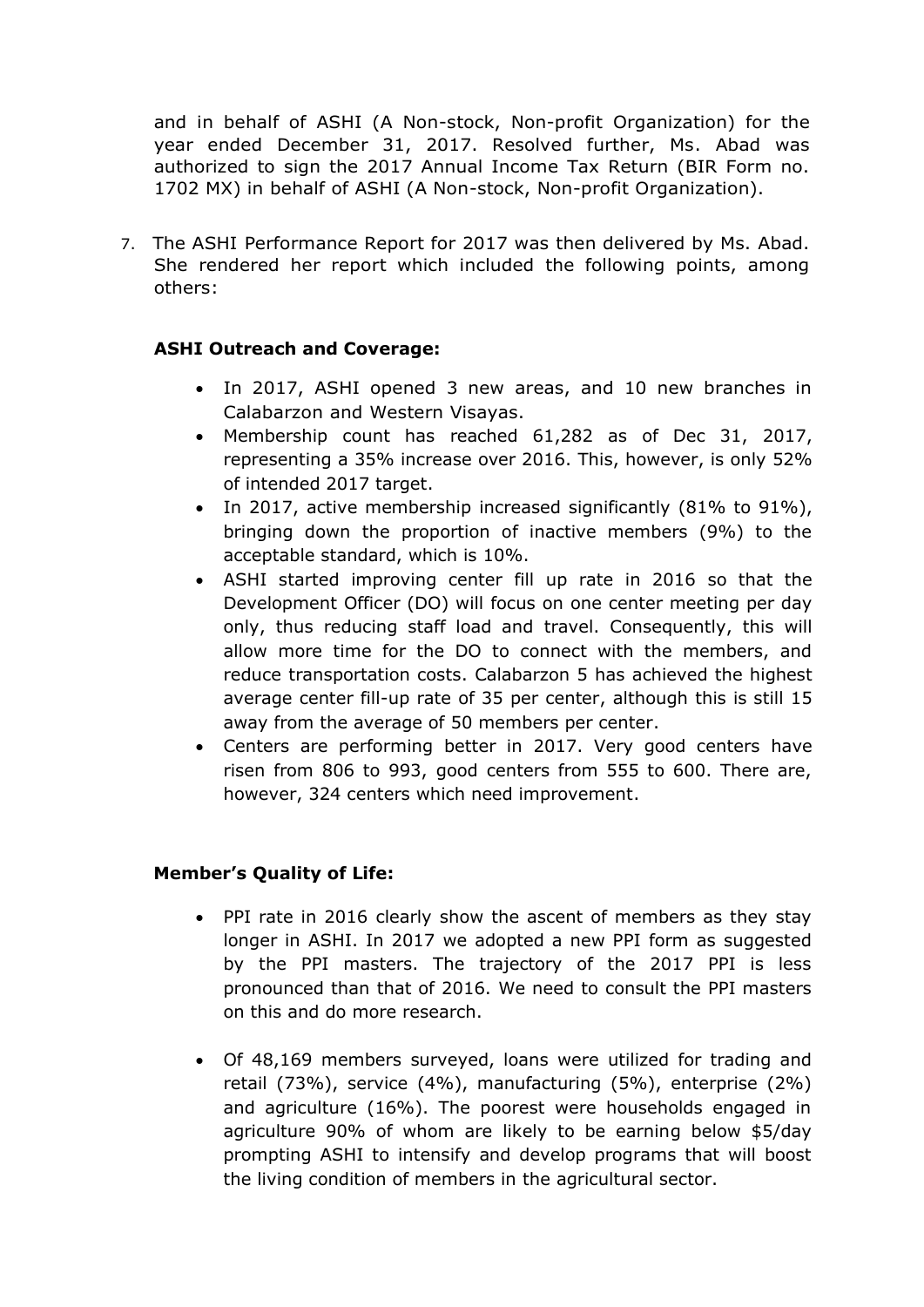- Houses of members improve with time. As they stay longer in ASHI, houses shift from light to strong materials.
- In the early years of membership, a high percentage of households are without toilet facility or using traditional open/close pit, prompting ASHI to partner with Water.org to help in the construction of affordable scientifically-built toilet facility for members.
- As members avail of bigger loan windows, the poverty probability index goes down indicating reduction in poverty.

# **Financial Report and Performance:**

- Loan Outstanding (LOS) grew by 19% in 2017 (829.3 million to 986.6 million).
- Western Visayas 1 continues to be the biggest contributor to loan outstanding (21%).
- General loans comprise 55% of loans, incentive loans 22%, special loans 15%, AGAP 5%. The new 3K loan consisting of Pure-It, Gazlite and Solar Light comprise 2%; special loan from center fund, group fund, flexible loan, resiliency loan and SSS 1%, while APROOT Loan is minimal.
- Collection rate has a 101% performance, while loan release at 92% is short of target.
- Portfolio at Risk (PAR) is on an increasing trajectory the past 2 years. From 1.7% in 2015 to 2.2% in 2016, it is now at 2.9%. Western Visayas 1, the biggest contributor to loan portfolio, registers the biggest PAR (6.8%). Calabarzon 7 with a PAR rate of 7.4% is not as threatening because its LOS is still relatively small, being an expansion area.
- Other indicators of membership health reflect sustained performance: repayment rate is at 98%, attendance rate at 89% and retention rate at 95%.
- Operational and Financial Self Sufficiency is a mixed performance. Return on assets increased by 1.1% while net surplus rate dipped by 3%.

# **Staffing:**

- A total of 167 was added to the staff count, now numbering 584, most of whom are field workers (446) distributed as follows: Development officers (373), other field workers (73).
- Most of the staff are female (69%) and single (73%). Staff retention went up from 92% to 97% as selection and training improve.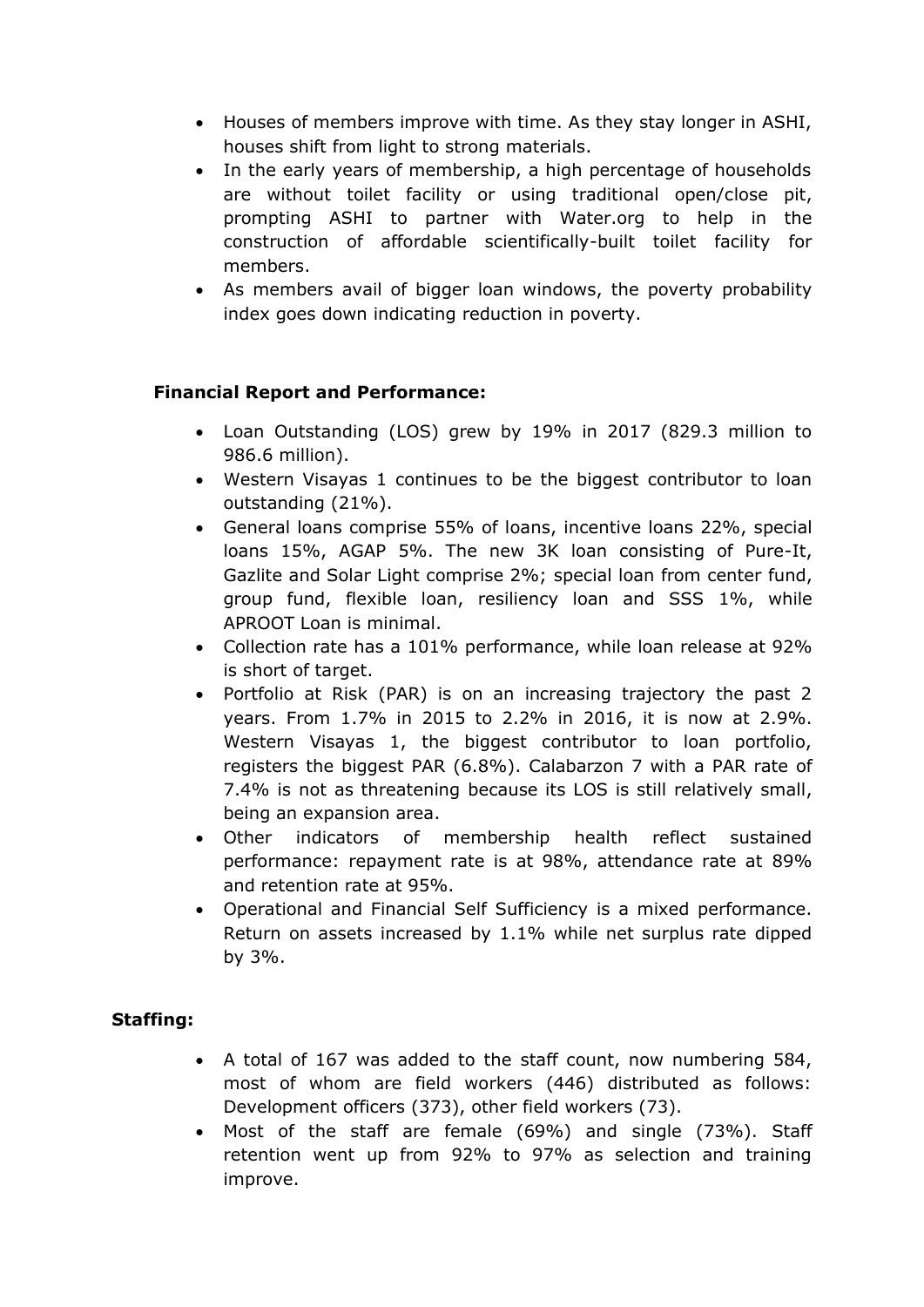- The average member handled per DO is 190, average no. of centers is 5.9, average loan account is 291, and average LOS is 3.054 million. It may not be appropriate to compare with past years as there has been a thrust towards lightening DO load to concentrate on connectivity with members, also a lot of expansion which has watered down number of accounts and LOS.
- Various trainings were provided for the continuous education and development of the staff.
- The awarding of Best in Branch Office Maintenance, already on its third year motivates branches to show and preserve their best. There were 17 branches that topped with 5 special awards for creativity and innovation in the clean and green program.
- The ASHI Employees Credit Cooperative (ASHIECC) was formally organized and registered with the Cooperative Development Authority on May 2017.

# **Social Development Programs / Outreach:**

- Members Outreach Program includes Medical Mission, Health Care Programs and Insurance Benefits.
- Various member trainings and Livelihood Programs were conducted and participated by members.
- Social Responsibility programs conducted: Involvement with LGU Programs, distribution of school supplies and slippers in Mararison Island, Kasalang Bayan, Business Summits in Calabarzon, ASHI Grameen Agricultural Program, ASHI Partners in 3K Program and compliance of 1 tree planted for every General Loan.

## **Milestones and Achievements**

- ASHI was granted Truelift Emerging Practitioner status, as assessed using the Truelift methodology, recognized for its progress towards the achievement of Pro-Poor Principles and Strategies.
- ASHI is now a certified member of the People Management Association of the Philippines (PMAP) and has received its Certificate of Membership
- Unilever gave ASHI two awards at the MCPI convention: 1) the **Founder's Award**, in appreciation for being the first MFI partner of Pure-it, and 2) the **Lives Protected Club Member award,** in appreciation for ASHI's unwavering dedication in uplifting and protecting lives by providing safe drinking water.
- MFI practitioners and enthusiasts from Nepal when visiting the Philippines usually request ASHI to give them a lecture on operational processes. In 2017 ASHI entertained two Nepalese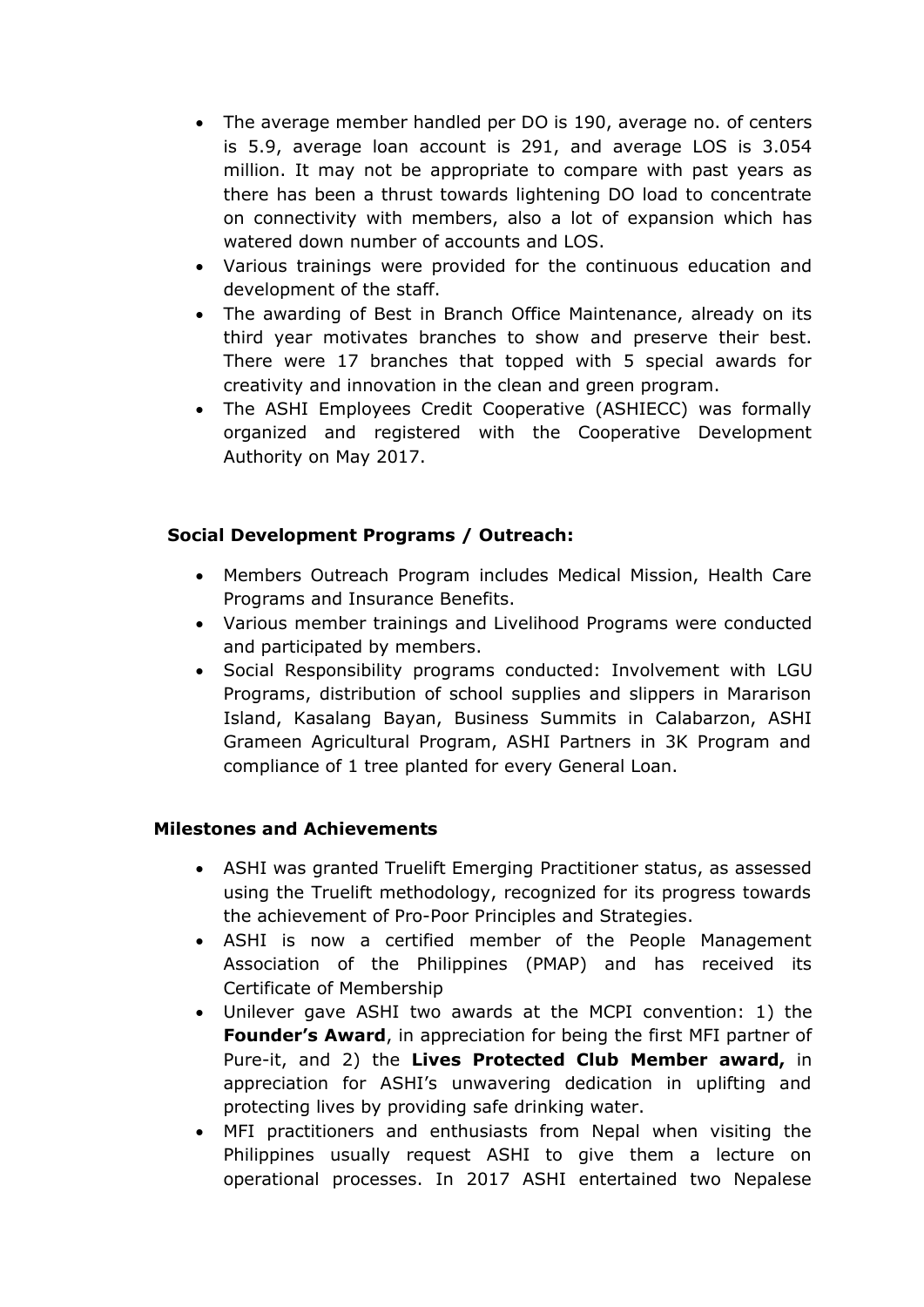delegations: 1) Centre for Self-help Development (CSD) and 2) Dhaulagiri Community Resource Development Center (DCRDC).

 The Executive Development Academy (EDA) unanimously selected ASHI for its outstanding interest and concern in the training and development of its human resources, thus contributing to the economic and social welfare progress of the country.

# **Acceptance of the Report**

8. Since there were no objections, the report was accepted and approved by the body.

## **Ratification of the Acts of the Board of Trustees for the Period covering April 2017 to April 2018**

9. A motion to ratify all acts of the Board of Trustees covering April 2017 to April 2018 (including those relating to changes and requirements by the bank especially when there are new signatories), was made by Ms. Abad and unanimously seconded. Motion was carried.

## **Election of Incoming Trustees**

- 10. Two Trustees have one more year to serve (those occupied by Ms. Angelina P. Jose and Ms. Gloria P. Jimenez). Ms. Ma. Wivina L. De Vera requested to remain as an enrolled member due to her extended US stay.
- 11. Qualified members are as follows:
	- Mercedes R. Abad Completed 3 terms (2012-2018)
	- Jaime G. Hofilena Completed 2 terms (2011-2016)
	- Henry Joseph M. Herrera Completed 2 terms (2014-2018)
	- Maricel L. Baltazar Completed 1 term (2016-2018)
	- Chiara dela Paz Completed 1 term (2015-2017)
	- Patricia Calilong Enrolled Member
	- Atty. Ronaldo B. Ingente Enrolled Member
	- Milagros S. Rivera Enrolled Member
- 12. Ms. Abad needs a waiver from the body on the maximum 3 consecutive terms per Article VI, Section 7 of the By Laws.
- 13. Mr. Herrera suggested that the position of President be excluded for the election because she is required to be in the board and it is not easy to change the President every three terms.
- 14. Ms. Andres noted that it can be waived during the meeting. Mr.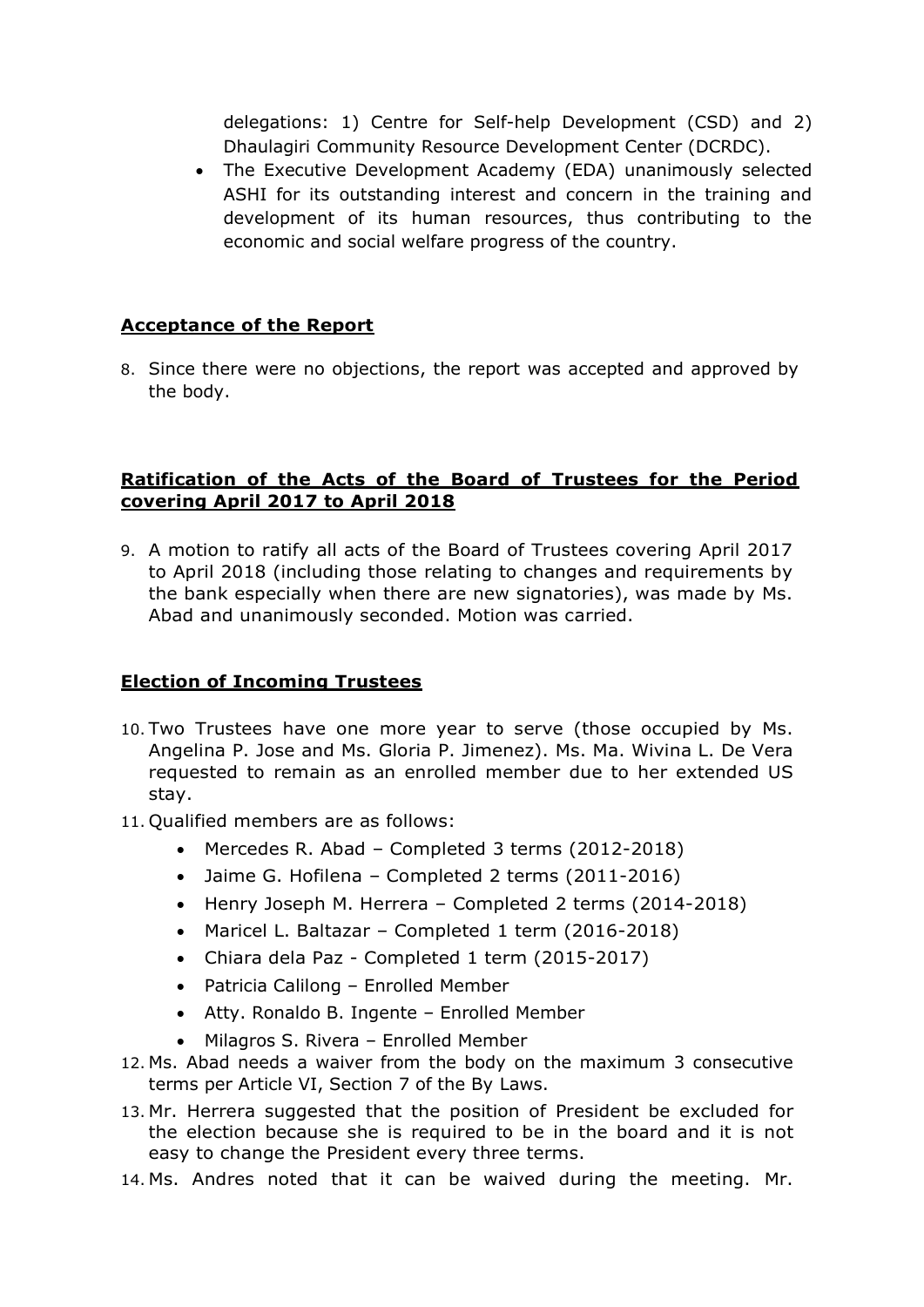Herrera suggested that ASHI seeks legal opinion regarding the matter. Ms. Jose stated that for now, it will just be waived which was approved by the body.

- 15. From ten enrolled members, six will be chosen as trustees. There being two seat filled by 2 remaining trustees, four need to be voted. Ms. De Vera has begged off while Mr. Hofilena only agreed to be a signatory due to his load with his current job. Atty. Baltazar is not active and her two years term as the Corporate Secretary has already ended.
- 16. Atty. Ingente was out of town so could not attend the meeting, but indicated that he is willing to be elected. Ms. Rivera had attended last year's annual meeting and lacks one year enrolment as enrolled member. The body agreed to waive the requirement for her to be elected into the Board.
- 17. For the four vacant positions for Trustees, Ms. Jimenez nominated Ms. Rivera, Mr. Herrera, Ms. Abad and Atty. Ingente. It was duly seconded by Ms. Jose, and carried out by the body.

## **Other Matters**

- a. Designation of external auditor
	- It was deemed appropriate to look for another auditor because Villaruz, Villaruz & Co., CPAs has been external auditor for 3 years. Two proposals from KPMG and Reyes, Tacandong Co. were presented by Ms. Andres with the following quotations: 1.5 million from KPMG and four hundred fifty thousand (P450,000) from Reyes, Tacandong Co.
	- Mr. Herrera informed the body that Reyes, Tacandong Co. is a separated SGV Co. (SyCip Gorres Velayo & Co.) wherein more than half of SGV clients went with them. He added that he has experienced working with them for ten years and is satisfied with their service. Mr. Herrera indicated that for the same price, he will still choose Reyes Tacandong & Co. He assured the Board that ASHI is in good hands with them.
	- Ms. Andres informed the body that ASHI has asked Reyes, Tacandong Co. to prepare a response letter to BIR and Atty. Paul has been very helpful. KPMG on the other hand, keeps on changing people so we have to provide them basic information every audit.
	- Mr. Herrera moved to designate Reyes, Tacandong Co., duly seconded by Ms. Jimenez as the 2018 external auditor of ASHI. The motion was approved by the body.
- b. Permission to start pre-construction preparations of HO in Pililla, Rizal